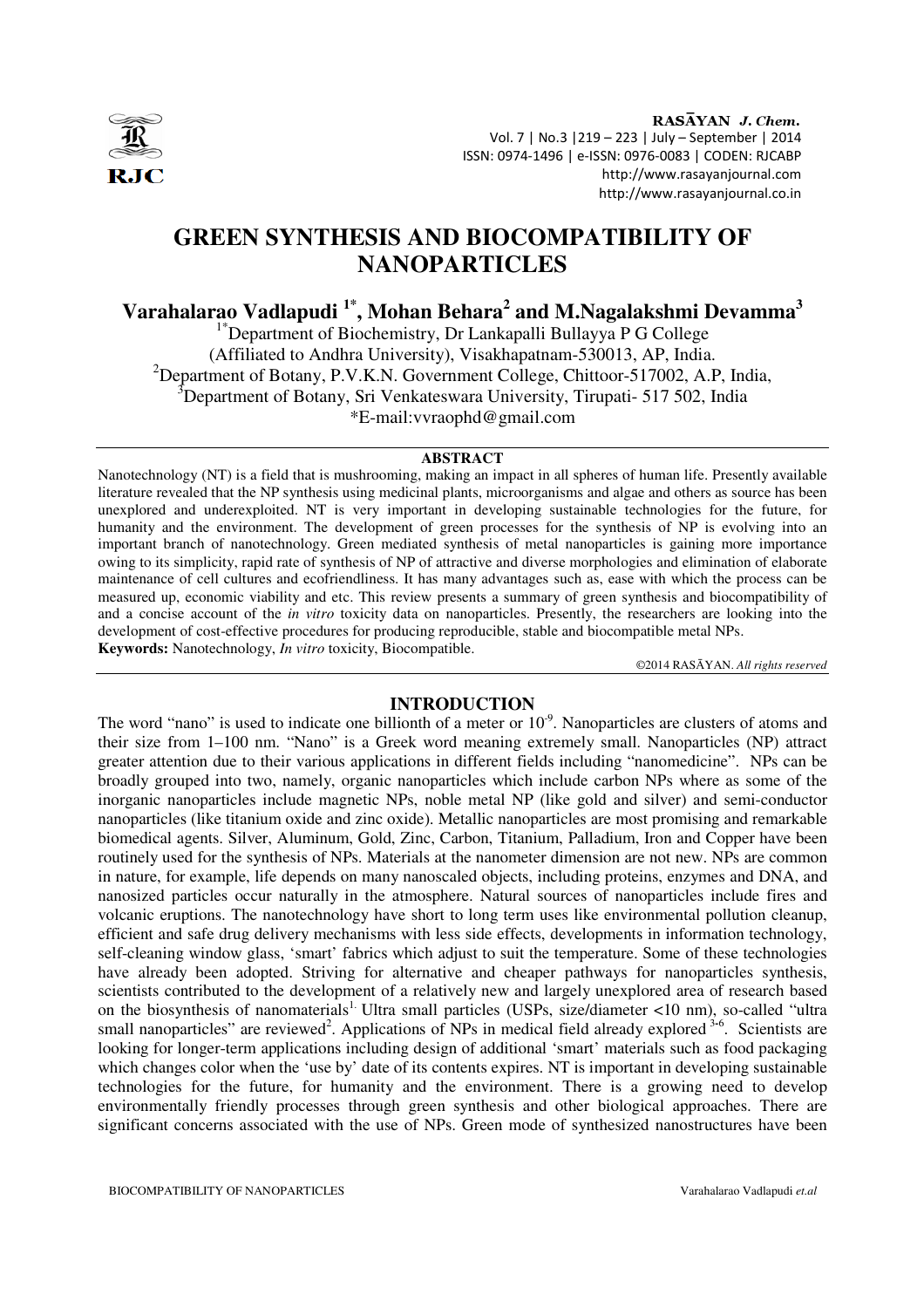considered to have better biocompatibility than the chemically or physically synthesized nanostructures. Therapeutic agents can also be coated onto the surface of gold NPs. A key issue in evaluating the utility of these materials is assessing their potential toxicity, either due to their inherent chemical composition or as a consequence of their nanoscaled properties. This review presents a summary of green synthesis and biocompatibility of and a concise account of the *in vitro* toxicity data on nanoparticles.

#### **Importance of the Study**

Presently available literature revealed that the metal NPs synthesis using plants, microorganisms and algae as source has been unexplored and underexploited. Resistance to antimicrobial agents by pathogenic bacteria has emerged in recent years and is a major health problem. The development of green processes for the synthesis of NP is evolving into an important branch of green nanotechnology. Plants have evolved in the presence of natural nanomaterials. However, the probability of plant exposure to nanomaterials has increased to a greater extent with the ongoing increasing production and use of engineered nano materials in a variety of instruments and goods. Plant mediated synthesis of metal NPs is gaining more importance owing to its simplicity, rapid rate of synthesis of NP of attractive and diverse morphologies and elimination of elaborate maintenance of cell cultures and ecofriendliness. Physicochemical properties of nanomaterials, biological effects. The unusual physicochemical properties of engineered nanomaterials are attributable to their small size (surface area and size distribution), chemical composition (purity, crystallinity, electronic properties etc.), surface structure (surface reactivity, surface groups, inorganic or organic coatings etc.), solubility, shape and aggregation. Shape of the NPs has been shown to have a pronounced effect on the biological activity. Reactive oxygen species (ROS), due to their high chemical reactivity can react with DNA, proteins, carbohydrates and lipids in a destructive manner causing cell death either by apoptosis or necrosis. The most frequently affected macromolecules are those genes or proteins, which have roles in oxidative stress, DNA damage, inflammation or injury to the immune system. The rapid advancement of nanotechnology has raised the possibility of using engineered NPs that interact within biological environments for treatment of diseases. NPs interacting with cells and the extracellular environment can trigger a sequence of biological effects. These effects largely depend on the dynamic physicochemical characteristics of NPs, which determine the biocompatibility and efficacy of the intended outcomes. As with any other man-made materials, both *in vitro* and *in vivo* studies on biological effects of NPs need to be performed In vitro model systems provide a rapid and effective means to assess NPs for a number of toxicological endpoints. They also allow development of mechanism-driven evaluations and provide refined information on how NPs interact with human cells in many ways. Such studies can be used to establish concentration–effect relationships and the effect-specific thresholds in cells. These assays are suited for high-throughput screening of an ever increasing number of new engineered nanomaterials obviating the need for *in vivo* testing of individual materials.

## **Significance and Synthesis of NPs Particles**

The reason for selecting plant for biosynthesis is because they contain reducing agents like Citric acid, Ascorbic acids, flavonoids, reductases and dehydrogenases and extracellular electron shuttlers that may play an important role in biosynthesis of metal nano particles<sup>7</sup>. They life span of metal nanoparticles and speed up the rate of synthesis in comparison to microorganism's. Depending on the origin we can distinguish three types of NPs, natural incidental and engineered. Natural NPs have existed from earth formation and still occur in the environment in volcanic dusts and mineral composites. The general procedure using plants to produce metallic nanoparticles employs the dried biomass of the plants and a metallic salt, as bioreducing agent and precursor, respectively. The green synthesis of NPs involves three main steps, including (a) selection of solvent medium, (b) selection of environmentally benign reducing agent, and (c) selection of nontoxic substances for the NPs synthesis<sup>8</sup>. Studies have shown that the size, morphology, stability and properties (chemical and physical) of the metal nanoparticles are strongly influenced by the condition of experiment, the kinetics of interaction of metal ions with reducing agents, and adsorption processes of stabilizing agent with metal nanoparticles<sup>9-10</sup> Different materials can be used to make these nanoparticles, such as metal oxide ceramics, silicates, magnetic materials, lyposomes, dendrimers, emulsions and etc.<sup>1</sup>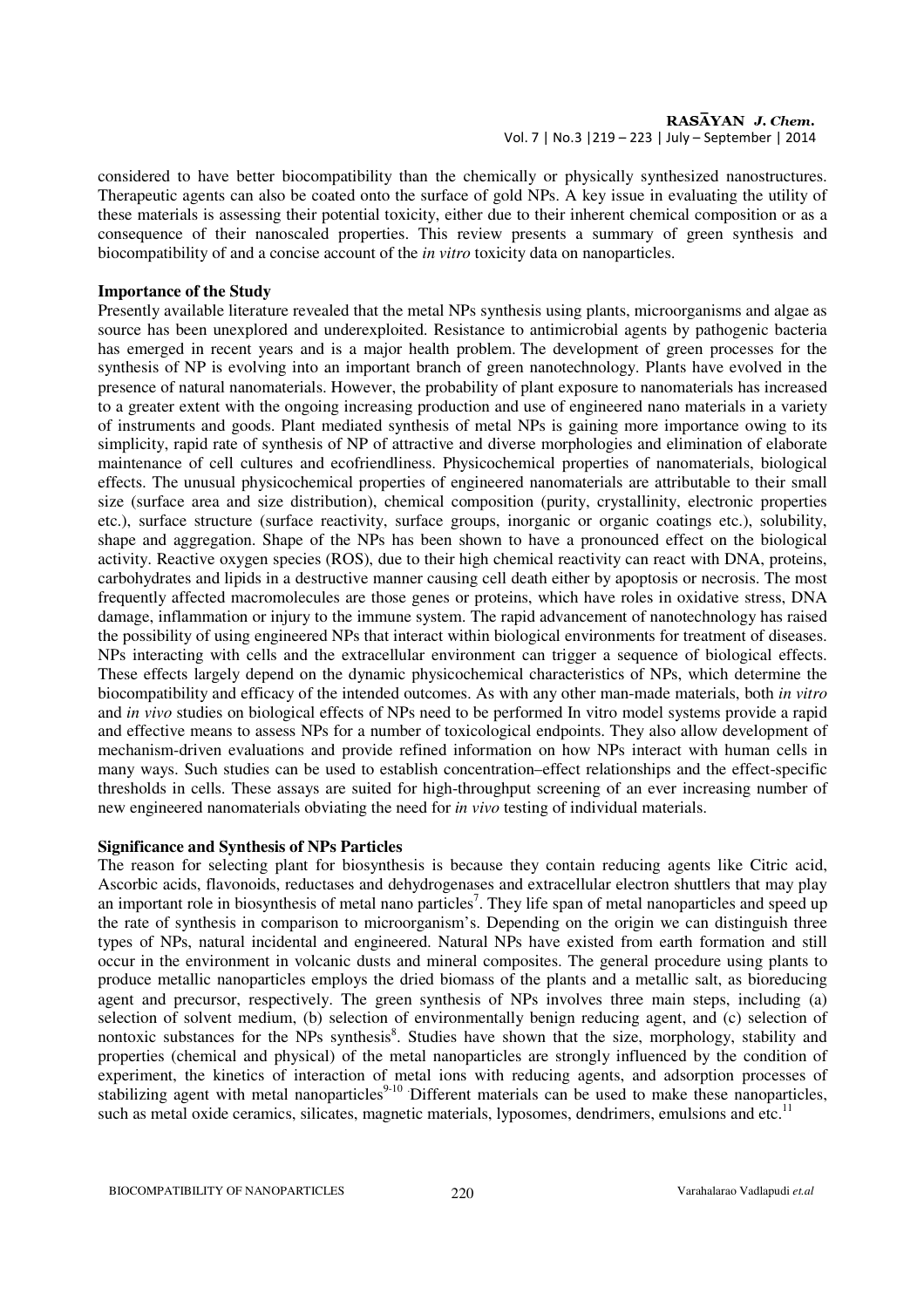#### **Factors affecting Biosynthesis of Nanoparticles**

Synthesis of nano materials with the required quality and desired properties are one of the important issues in present greennanotechnology. Different kinds of NPs can be successfully synthesized by traditionally chemical and physical methods. Temperature plays an important role to control the aspect ratio and relative amounts of gold nanotriangles and spherical nanoparticles. pH of the medium also influences the size of nanoparticles at great concern. Other than pH and temperature other factors like concentration of extract also play role in NP synthesis and reduction process of ions into metallic nano.

#### **Biocompatibility of NPs**

They also serve as well defined systems for studying the structure–activity relationships involving nanomaterials. Some of the distinct advantages of *in vitro* systems using various cell lines include; (1) revelation of primary effects of target cells in the absence of secondary effects caused by inflammation; (2) identification of primary mechanisms of toxicity in the absence of the physiological and compensatory factors that confound the interpretation of whole animal studies; (3) efficiency, rapidity and costeffectiveness; The cytotoxic effects for almost all kinds of metallic, metal oxide, semiconductor NPs, polymeric NPs and carbon based nanomaterials etc have been reported. For establishing 'safe' nanotechnology it would be necessary to prove non-genotoxic nature of the nanomaterials in question. Several genotoxicity assays can be carried out *in vitro. In vitro* cytotoxicity studies of NPs using different cell lines, incubation times and colorimetric assays with different nanomaterials are increasingly being published. The techniques that can be used to assess toxicity of nanomaterials include (1) *in vitro assays* for cell viability/proliferation using MTT, LDH assay <sup>12</sup>**-**<sup>13</sup>, mechanistic assays [ROS generation, apoptosis, necrosis, DNA damaging potential] using ROS assay<sup>14-15</sup> (2) microscopic evaluation of intracellular localization [include SEM-EDS, TEM, AFM, Fluorescence spectroscopy, MRI, VEDIC microscopy] (3) gene expression analysis, high-throughput systems (4) *in vitro* hemolysis and (5) genotoxicity etc. The NPs are tested for biocompatility for pulmonary  $^{16}$ , Erythrocytes  $^{17}$ , Endothelial cells for cardiovascular disease <sup>18</sup>, Ovarian Cancer  $19-20$ , in animals spleen injury, Lung inflammation  $21$ , Mouse embryonic fibroblasts  $22$ , Human monocytes <sup>23-24</sup>, Human spermatozoa <sup>25</sup>, murine glioma cells <sup>26</sup>, Ocular use <sup>27</sup>.

## **Applications**

Nanotechnology is a field that is mushrooming, making an impact in all spheres of human life. During the current scenario nanotechnology motivates progress in all sphere of life, hence biosynthetic route of nanoparticles synthesis will emerge as safer and best alternative to conventional methods. Recently Sesbania Gum is used to prepare metal NPs and it is a new idea, green and low cost approach for synthesis nanoparticles <sup>28</sup> . Natural polymer *Bombyx mori* silk fibroin is used as a biotemplate to produce silver nanoparticles *In situ* under light (both incandescent light and sunlight) at room temperature it shown an effective antibacterial activity against the methicillin-resistant *S. aureus* and subsequently inhibits the biofilm formation caused by the same bacterium <sup>29</sup>.Though various biological entities have been exploited for the production of nanoparticles, the use of plants for the facile robust synthesis of nanoparticles is a tremendous. The use of nanoparticles for biomedical applications, such as drug, delivery, biosensors, cancer treatment, has been extensively studied throughout the past decade <sup>30-39</sup>. Very recently, nanoparticles have gained significance in the field of Biomedicine. Plants and plant extracts can be effectively used in the synthesis of NPs and others as a greener route. Shape and size control of nanoparticles is easily understood with the use of plants. The nanoparticles extracted from plants are used in many applications for benefit of humans. Nanotoxicity of nanoparticles studies extensively by different scientist's around the globe <sup>40-48</sup>. The use of NPs in drug delivery systems might be the future thrust in the field of medicine. NPs are used in the treatment of epilepsy, venereal infections, acnes and leg ulcers. The Green chemistry synthetic route can be employed for both silver and gold silver nanoparticles synthesis. Among the NPs, the biological organisms such as bacteria, fungi and yeast or several plant biomassor plant extracts have been used for nanoparticles synthesis used for a number of applications from electronics and catalysis to biology.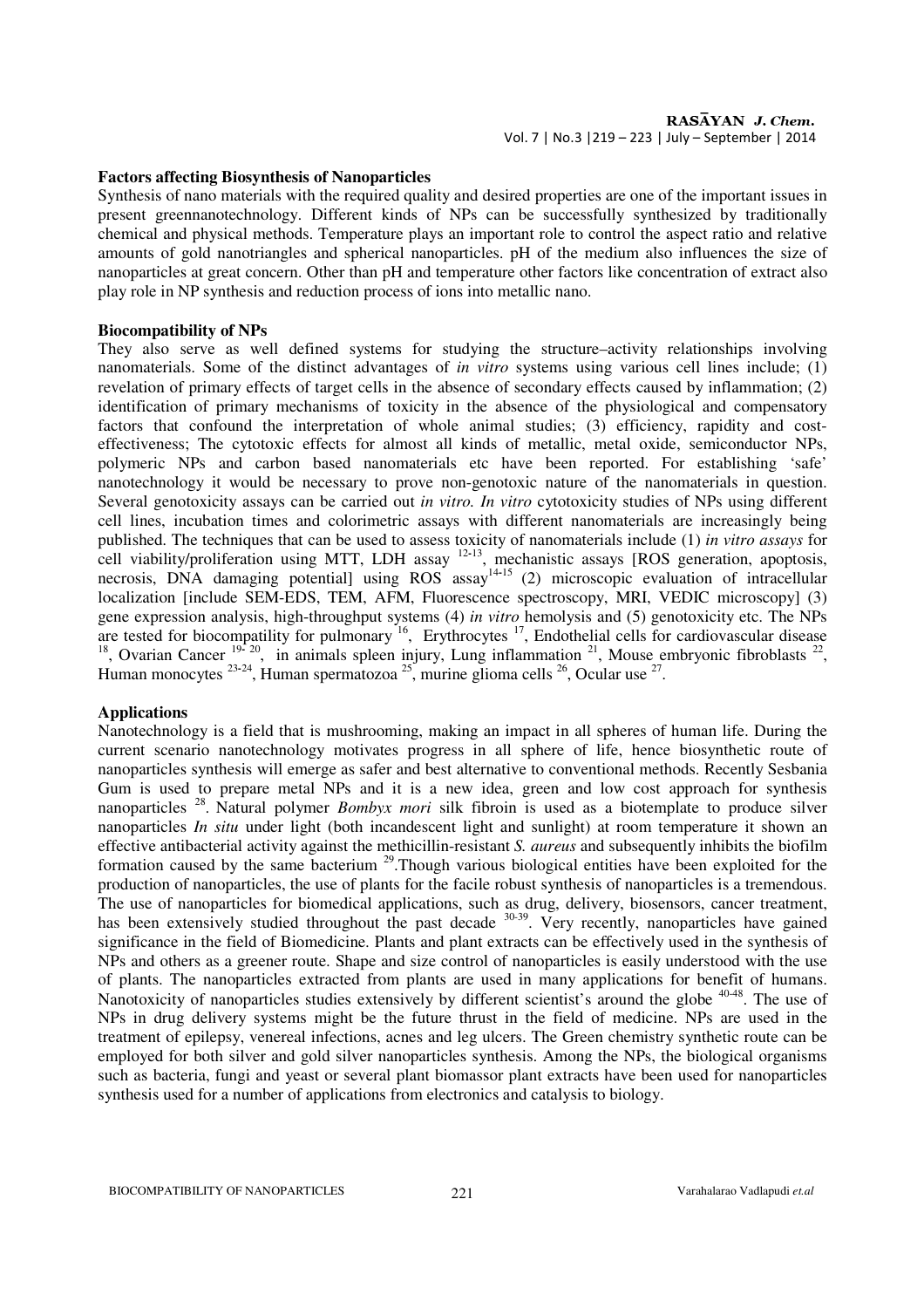RASAYAN J. Chem. Vol. 7 | No.3 |219 – 223 | July – September | 2014

# **CONCLUSION**

The "green" route for nanoparticle (NP) synthesis is of great interest due to eco-friendliness, economic prospects, and feasibility and wide range of applications in nanomedicine, new category catalysis medicine, nano-optoelectronics, etc. It is a new and emerging area of research in the scientific world, where day-by-day developments is noted in warranting a bright future for this field. This green chemistry approach toward the synthesis of NPs and others have many advantages such as, ease with which the process have economic viability, etc. It was concluded that biological mediated synthesis of NPs possesses potential antimicrobial, anticoagulant activity, and anticancer activities. Many reviews have recently considered approaches to investigate the toxicology of nanoparticles and have recognized that preliminary toxicity data can be usefully obtained from *in vitro* studies. The characterization analysis proved that the particle so produced in nano dimensions would be equally effective as that of antibiotics and other drugs in pharmaceutical applications. An improved understanding of the risk factors related to nanomaterials in the human body and the ecosystem will aid future development and exploitation of a variety of nanomaterials. The ongoing research efforts are focussed on evaluating the safety of nanomedicine and formulating the international regulatory guidelines for the same, which is critical for technology advancement. With vast technology push, there are many challenges head that need to be understood and solve in order to make the NP-based products commercially viable. There are some significant gaps in knowledge that need to be addressed. Quantitative data on toxicological effects of nanoparticles are still scarce even at the single organism level. Presently, the researchers are looking into the development of cost-effective procedures for producing reproducible, stable and biocompatible metallic NPs from bioresources.

#### **REFERENCES**

- 1. P. Mohanpuria, K.N. Rana, S.K. Yadav, *J. Nanopart. Res,* **10**,507(2008).
- 2. V. Oxana. Kharissova, Boris I. Kharisov, Victor Manuel Jiménez-Pérez, Blanca Muñoz Flores and Ubaldo Ortiz Méndez .*RSC Adv,***3**, 22648(2013).
- 3. Guannan Wang, Xingguang Su, *Analyst*, **136**, 1783(2011).
- 4. Julien Nicolas, Simona Mura, Davide Brambilla, Nicolas Mackiewicz , Patrick Couvreur, *Chem. Soc. Rev,* **42**, 1147(2013) .
- 5. R. Rochelle. Arvizo, Sanjib Bhattacharyya, A. Rachel. Kudgus, Karuna Giri, Resham Bhattacharya ,Priyabrata Mukherjee ,*Chem. Soc. Rev,* **41**, 2943(2012) .
- 6. B. Ankamwar, M. Chaudhary, M. Sastry, *Synthesis and Reactivity in Inorganic and Metal Organic Chemistry,* **35**, 9(2005).
- 7. Sunil Pandey, Goldie Oza, Ashmi Mewada, Madhuri Sharon, *Archives of Applied Science Research,* **2**,1135(2012).
- 8. RC. Fierascu, R. M. Ion, I. Dumitriu, *Optoelectronics and Advanced Materials Rapid Communications,* **4**, 1297(2010).
- 9. P.Mulvaney, *Langmuir,* **12,** 788, (1996).
- 10. B. Knoll , F. Keilmann , *Nature,* **399**, 134, (1999).
- 11. P. Holister , J.W. Weener , C.V. Román , T. Harper, *Nanoparticles.Technol. White Papers*, **3**,1(2003).
- 12. R. Shukla, V. Bansal , M. Chaudhary , A. Basu , R.R. Bhonde , M. Sastry , *Langmuir,* **21**,10644(2005).
- 13. J.H. Fan , W.I. Hung , W.T. Li , J.M. Yeh , *IFMBE Proceedings*, **23**, 870(2009).
- 14. B.J. Marquis , S.A. Love , K.L.Braun , C.L.Haynes , *Analyst,* **134,**425(2009).
- 15. R. Wahab , M.A. Siddiqui , Q. Saquib , S. Dwivedi , J. Ahmad , J .Musarrat , A.A. Al-Khedhairy ,H.S.Shin , *Colloids Surf B Biointerfaces,* **117C**,267(2014).
- 16. M.C. Jones , S.A. Jones , Y. Riffo-Vasquez , D .Spina , E. Hoffmann , A. Morgan , A. Patel , C. Page , B. Forbes , L.A. Dailey , *J Control Release,* pii, S0168-3659(14)00167-9(2014).
- 17. R. Palanivelu ,A. Ruban Kumar , *Spectrochim Acta A Mol Biomol Spectrosc.,* **127C,**434(2014).
- 18. X. Liu , J. Sun , *Int J Nanomedicine,* **9**,1261(2014).